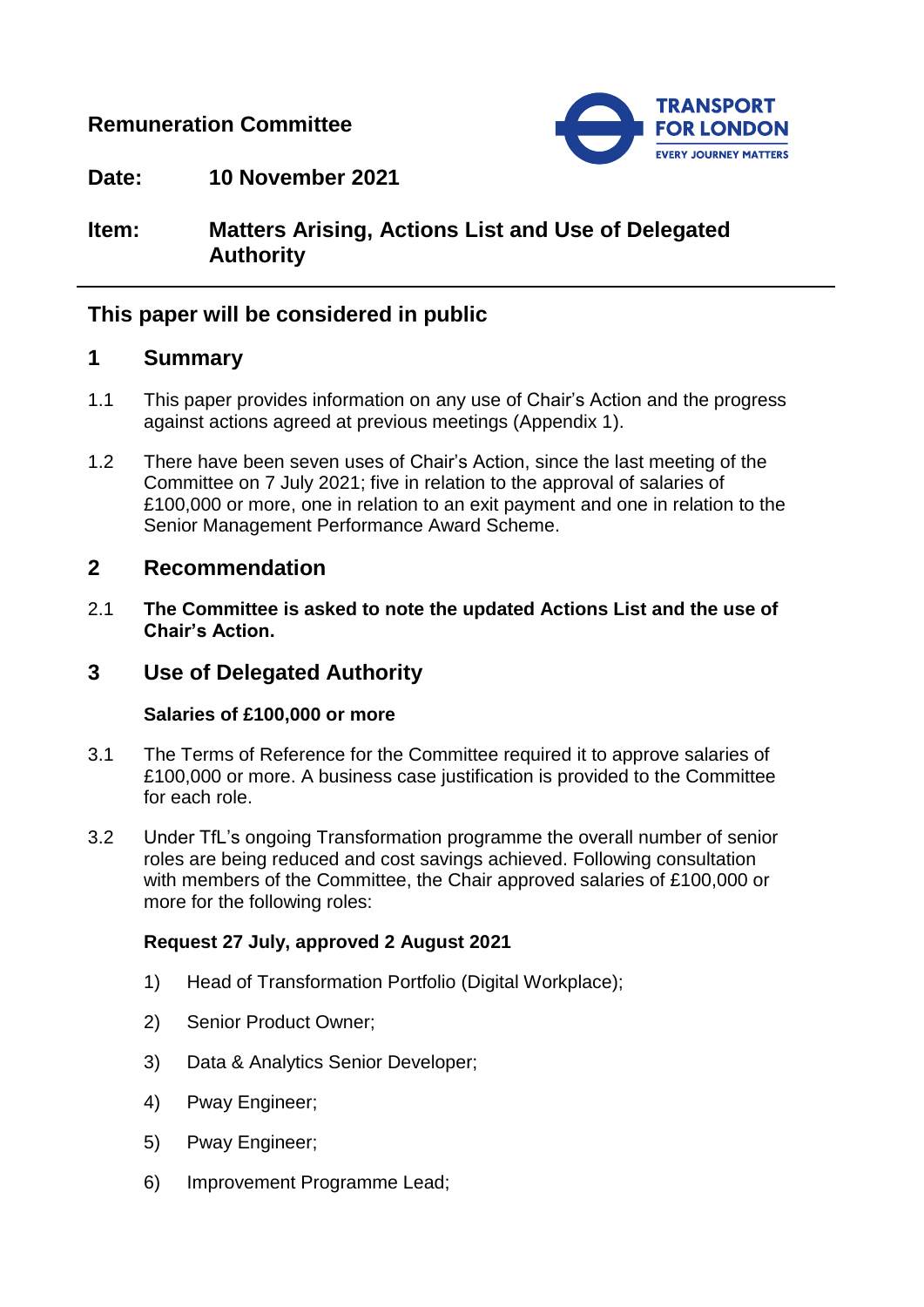- 7) Senior Product Owner;
- 8) Senior Product Owner;
- 9) Senior Project Manager;
- 10) Senior Scrum Master;
- 11) Occupational Health Advisor;
- 12) Commercial Manager x10;
- 13) Commercial Manager;
- 14) D&A Development Stream Lead;
- 15) Development Stream Lead x2;
- 16) Senior Application Engineer (Maximo) x6;
- 17) Senior Solution Architect;
- 18) Senior Solution Architect x2;
- 19) Lead BI Architect;
- 20) Senior Software Developer (DevOps Team Lead);
- 21) Senior Software Developer (DevOps Engineer); and
- 22) Senior Software Developer Java x2.

#### **Request 24 August, approved 26 August 2021**

- 23) Head of Finance London Underground;
- 24) Project Manager;
- 25) Senior Maximo Developer;
- 26) Senior Product Owner;
- 27) Senior Product Owner;
- 28) Senior Project Manager;
- 29) Senior Project Manager;
- 30) Senior Project Manager;
- 31) Senior Software Developer (Android);
- 32) Senior Software Developer (iOS);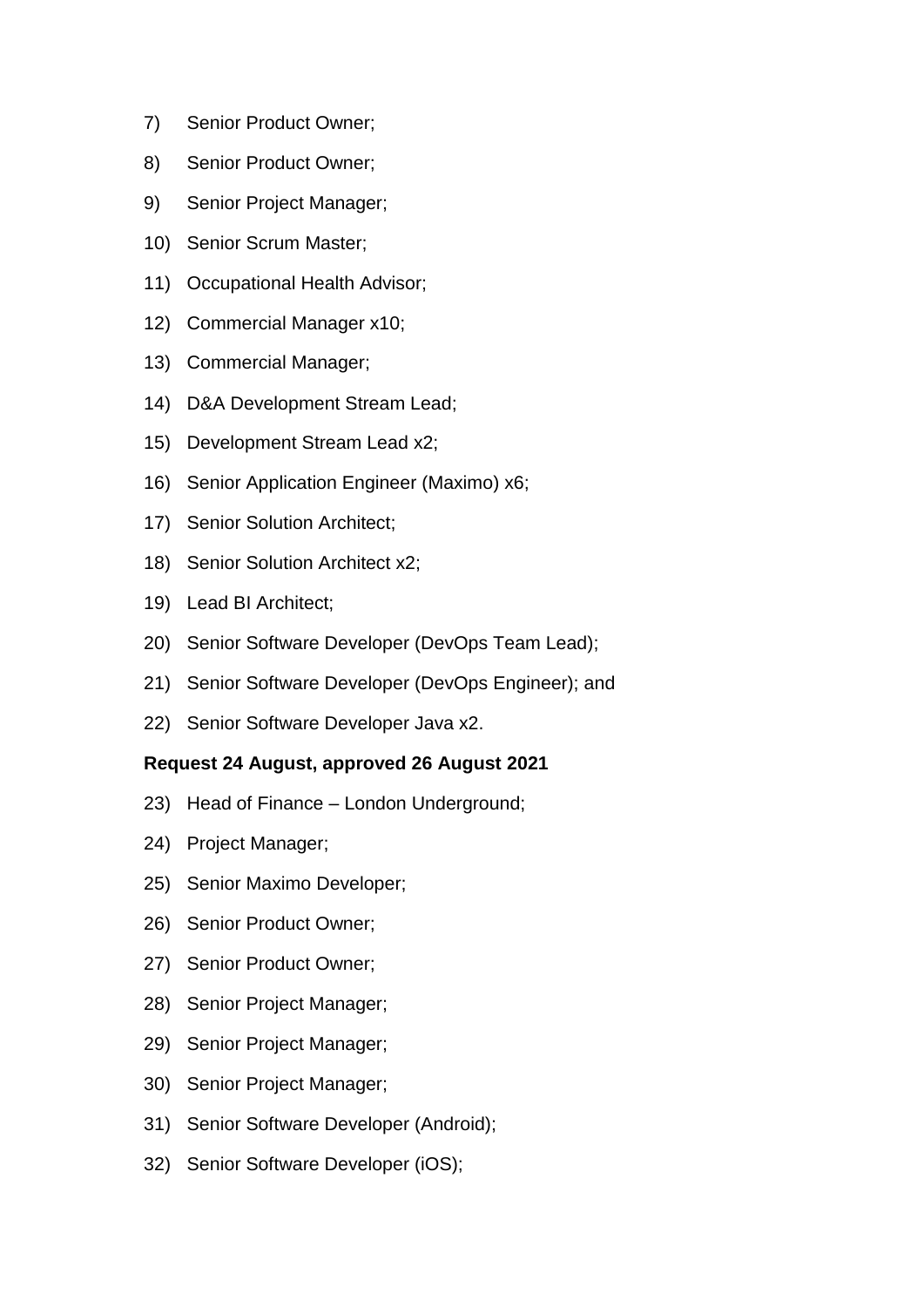- 33) Senior Software Engineer DevOps Lead;
- 34) Principal Engineer;
- 35) Pway Engineer;
- 36) Senior Signalling Systems Engineer;
- 37) Senior Signalling Systems Engineer;
- 38) Senior Systems Engineer;
- 39) Treasury Senior Systems Management Consultant;
- 40) Senior Finance Business Partner; and
- 41) Project Manager.

### **Request and approved 17 September 2021**

- 42) Director of Transport Strategy;
- 43) Director of Legal Services;
- 44) Head of Finance Commercial Development;
- 45) Interim Deputy to Chief Procurement Officer;
- 46) Head of Change Portfolio Office; and
- 47) Occupational Health Doctor.

#### **Request and approved 28 September 2021**

- 48) Improvement Programme Lead; and
- 49) Occupational Health Doctor x3.

#### **Request 12 October, approved 15 October 2021**

- 50) Finance Director Surface:
- 51) Project Manager;
- 52) Senior Business Analyst;
- 53) Senior Business Analyst;
- 54) Senior Project Manager;
- 55) Senior Software Developer;
- 56) Senior Solution Architect;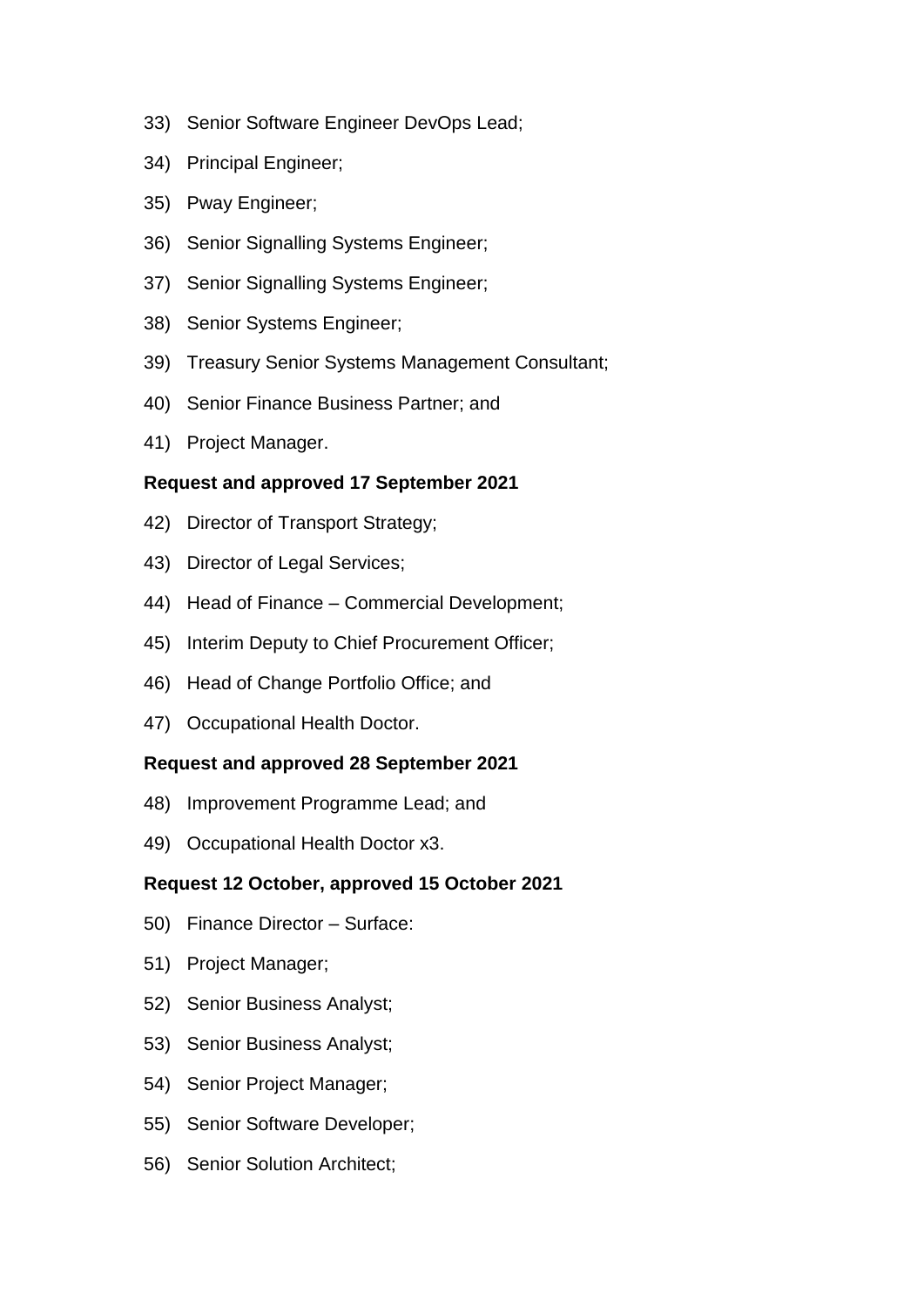- 57) Engineer Pway;
- 58) Senior Project Manager; and
- 59) Senior Technical Project Manager.

#### **Exit Payment**

- 3.3 The Terms of Reference for the Committee include oversight of any proposed exit payment outside of standard redundancy terms that exceeds £100,000 (excluding notice periods, which are contractual) irrespective of the grade and/or salary of the employee.
- 3.4 Following consultation with Members on 27 September, on 10 October 2021 the Chair of the Committee approved the proposed exit payment for the Head of Track Maintenance and Renewals, London Underground.

#### **Senior Management Performance Award Scheme**

- 3.5 On 7 July 2021, the Committee discussed the scheme and asked for developed proposals addressing specific criteria for its operation in 2021/22 and 2022/23.
- 3.6 The use of Chair's Action was considered appropriate as staff needed clarity on the operation of the scheme in the current year as soon as possible, as more than half of the performance year had passed.
- 3.7 On 1 November 2021, the Chair, in consultation with available Members, approved the implementation of performance award arrangements for 2021/22 and 2022/23 in accordance with the design outlined. The paper has been published on tfl.gov.uk.
- 3.8 Key features of the design included:
	- (a) the performance award schemes would continue in their current format with performance award budgets assessed for a one-year performance period determined by annual business scorecard results and with individual awards calculated by linking performance ratings to a multiplier used against the calculated budget;
	- (b) individual awards would be calculated in line with the normal annual performance cycle;
	- (c) payment was dependent upon achievement of a 'Financial Overlay Trigger', which required TfL to deliver its business plan to become (operationally) financially sustainable, free of 'extraordinary Government funding' by 1 April 2023. Performance award payments would not be met from the Government's extraordinary funding;
	- (d) the Committee would hold final discretion on the assessment and application of both the Financial Overlay Trigger and overall operation of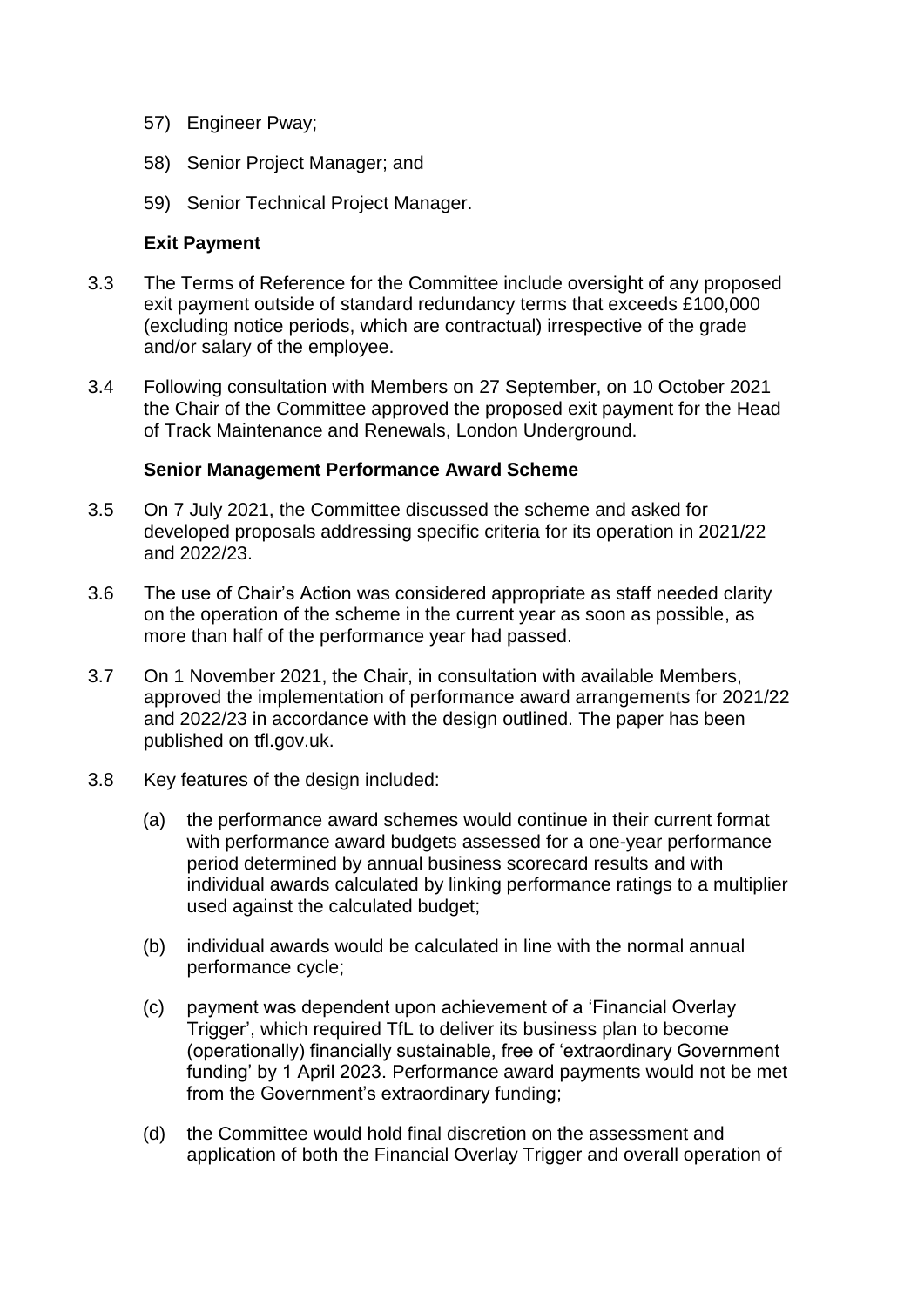the performance award schemes to ensure that they only operate in the way that is intended;

- (e) performance award budgets for the annual schemes would continue to be calculated in accordance with the current scheme design; and
- (f) other performance award arrangements would recommence in line the senior schemes.

#### **List of appendices to this report:**

Appendix 1: Actions List

#### **List of Background Papers:**

Minutes of previous meetings of the Committee Chair's Action papers issued on 27 July, 24 August, 17, 27 and 28 September and 12 October 2021 (all exempt from publication) Chair's Action paper issued 29 October 2021 (published)

Contact Officer: Howard Carter, General Counsel Email: [HowardCarter@tfl.gov.uk](mailto:HowardCarter@tfl.gov.uk)